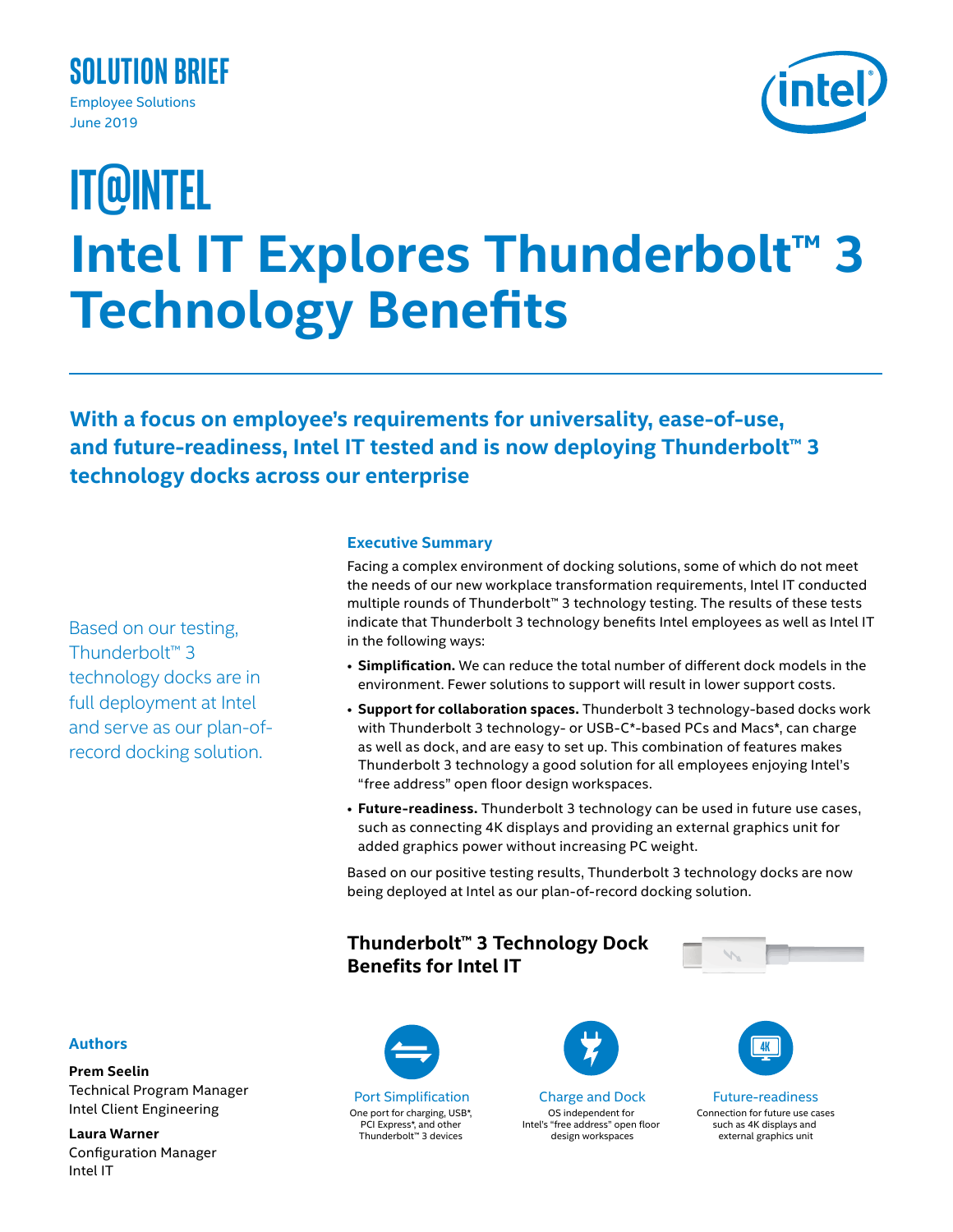## **Intel IT Contributors**

**Juanita J. Baptiste** Systems Engineer

**Rocky Tejinder Singh** IT Client Platform Engineering Manager

**Jennifer Delgado** Industry Engagement Manager

## **Acronyms**

**PoC** proof of concept **TCO** total cost of ownership

## **Business Challenge**

Intel's office workers are highly mobile and are primarily equipped with laptops or notebooks, most of which have limited display and USB\* connections. But many use cases require employees to use two displays as well as a USBbased keyboard, mouse, and headset—mandating the use of a dock. A dock allows a single cable from the notebook or PC to enable an entire fleet of peripherals ready to run from that one cable. This solution enables employees to easily connect their notebook to multiple displays (including 4K models), an external keyboard and mouse, USB devices, and more, all while charging their notebooks over that same cable. Intel IT observes that nearly all of Intel's office workers are using some sort of docking technology during their daily work.

#### **Reducing Environment Complexity and Total Cost of Ownership**

In our current environment, Intel's employees can choose between three dock solutions:

- **Mechanical dock.** These docks rely on a mechanical interface (not a driver) that is usually OEM- and devicespecific (for example, a workstation and a notebook from the same OEM have different docks, and some models do not have any mechanical dock solution).
- **Docks based on another driver technology.** These docks typically use a USB or USB-C\* connection and require one or more drivers (such as DisplayLink\* virtual graphics card software) for full functionality, including multi-monitor support. Often, such devices are touted as universal docks. Those that utilize a chip and drivers to compress and decompress the video stream have an impact on the host system performance and may also affect the performance of non-display devices connected to the dock. For example, if most of the dock's bandwidth is consumed by output to displays, then there may not be enough bandwidth left for full USB device performance.

With docks that do not rely on compression of the video signal, display bandwidth is limited, thereby precluding support for configurations like desktops with dual 4K/60 Hz monitors.

• **Docks based on Thunderbolt™ technology.** Intel IT now supports Thunderbolt 3 technology through the USB-C interface. Currently, we have about 27,000 active Thunderbolt 3 technology docks in our environment across three generations of PCs.

Each of these docking solutions has its advantages and disadvantages. In our experience, mechanical docks are quite stable. While they may have occasional mechanical failures, they tend not to experience many softwarebased issues. However, the wide variety of proprietary interconnections translates to higher support costs because there are so many different types that must be tracked and managed. Also, as OEMs design thinner PCs, there are fewer options for mechanical docking solutions.

Non-Thunderbolt technology docks may not always charge laptops, requiring users to use a separate charging plug connected to the PC. Our experience has also shown that non-Thunderbolt technology docks have more compatibility issues with Microsoft Windows\* feature updates compared to Thunderbolt technology docks and thus require more maintenance—raising total cost of ownership (TCO). Mac\* support for non-Thunderbolt technology docks can also be problematic. Using a Thunderbolt technology dock, we have found that most PCs will charge regardless of the dock manufacturer.<sup>1</sup>

To save time, money, and resources, we need to standardize on a common dock across Intel's PC fleet. The chosen dock must have low support overhead. For that reason, we have selected Thunderbolt technology docks as the plan-ofrecord docking technology.

#### **Supporting Workplace Transformation and Optimal User Experience**

As part of Intel's workplace transformation efforts, many buildings offer "free-address" floor designs (also called "hoteling"), where there are no assigned spaces—people simply sit down and are ready to work with little or no setup. While this open floor design is great for collaboration, it does pose some technical challenges for Intel IT. For example, because mechanical docks are designed specifically for a particular physical device, they do not support this work scenario. Intel employees have different use cases that are best supported by different laptop and notebook designs; unless we want to impede employee productivity by deploying a single PC model for everyone, mechanical docks are not an option for collaborative spaces.

<sup>&</sup>lt;sup>1</sup> Workstation laptops with high power demands are an exception; they always require an external power supply.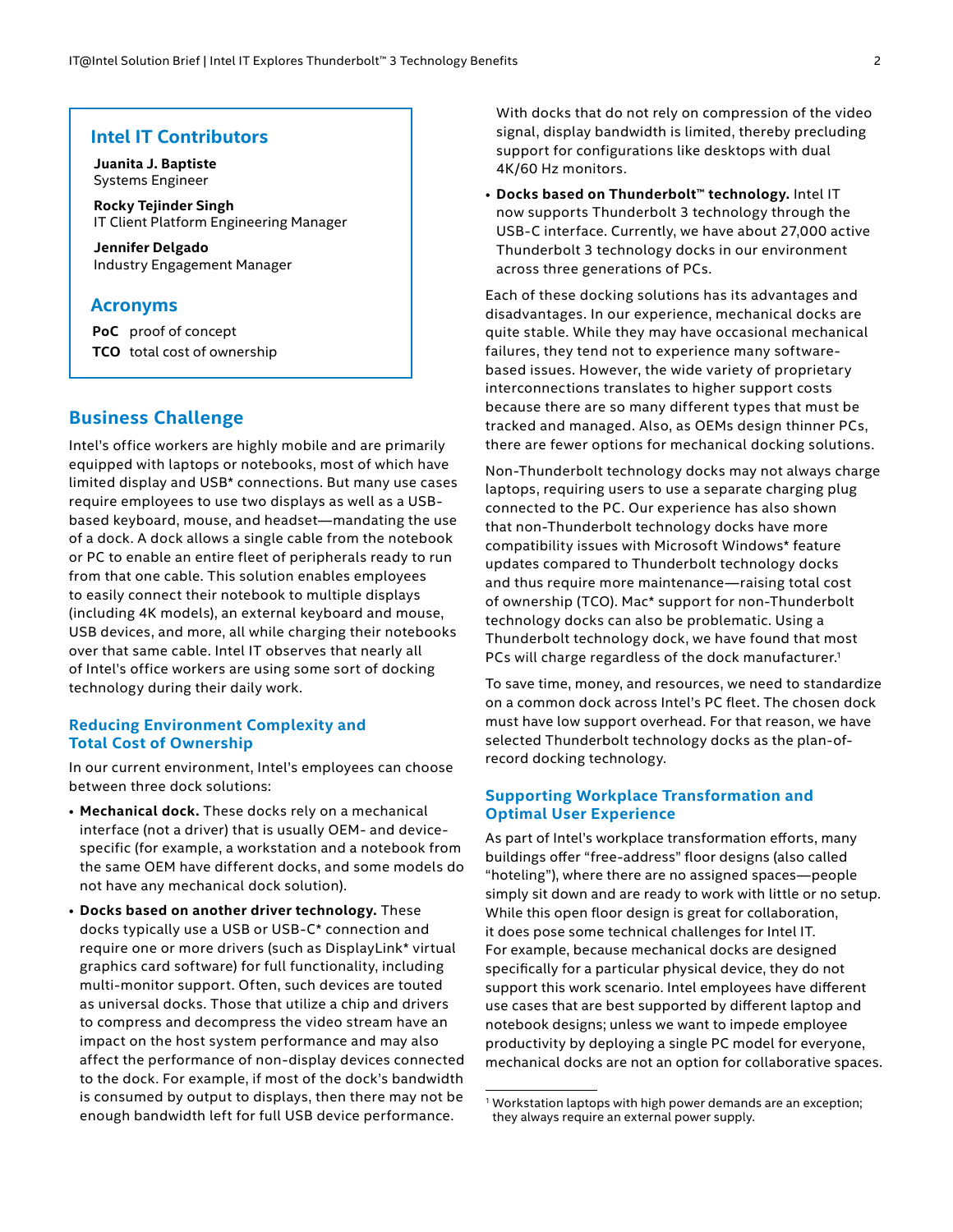And while both Thunderbolt technology and other singlecable docks serve in collaborative spaces, the fact that non-Thunderbolt technology docks can't be relied on to charge all PC models is a serious disadvantage.

User experience is also a consideration for our choice of docking solution. In the Intel delivery model, docks are usually shipped directly to the user. The dock connections must be simple enough for the majority of users to set up the dock themselves with little to no support from IT.

To support all work environments, ranging from a standard office cubicle to the manufacturing cleanroom to an open floor design, we need a universal, simple dock that meets all employees' needs.

## **A Closer Look at Thunderbolt™ 3 Technology**

Before Thunderbolt™ technology was introduced by Intel, connecting multiple displays required either a desktop cluttered with a spaghetti of specialized cables (see Figure 1) or a large, clunky mechanical dock, which required thicker, heavier notebooks.

The Thunderbolt™ interface arrived in 2011, supporting the connection of several peripherals using a single cable. Initially, Thunderbolt technology's bandwidth was 10 Gb/s and it used the same physical connector as Mini DisplayPort\*. Thunderbolt™ 2 technology doubled the performance of the connection to 20 Gb/s, utilizing the same connector and cable solution. Then, in 2015, the Thunderbolt™ 3 protocol doubled the solution's bandwidth from 20 Gb/s to 40 Gb/s. Thunderbolt 3 technology also added host compatibility with all USB\* devices using an integrated USB host controller, expanding the interfaces supported over a single cable. In addition, Thunderbolt 3 technology uses a USB-C\* connector instead of the Mini DisplayPort connector. This new connector is ideal for new, thinner notebooks and offers ease-of-use improvements that enable flippable, reversible cables.

The top benefits of Thunderbolt 3 technology are as follows:

- **Versatility.** The Thunderbolt 3 connector supports a wide range of communication protocols—legacy and modern—including Thunderbolt technology, DisplayPort, various flavors of USB, and PCI Express\* (PCIe\*) over Thunderbolt controllers.
- **Performance.** With bandwidth up to 40 Gb/s, Thunderbolt 3 technology is designed to handle the expected avalanche of connected devices. For example, the average number of connected devices per person in 2010 was 1.84. By 2020, that number is expected to increase to 6.58.<sup>2</sup>
- **Universality.** The goal of Thunderbolt 3 technology is interoperability across different computer and peripheral suppliers with consistent performance and reliability. Intel supports an industry-wide certification program that involves electrical and functional testing to help ensure high quality and interoperability across the Thunderbolt 3 technology ecosystem.
- **Daisy chain.** Thunderbolt™ devices can be connected to each other, rather than running the cable all the way to the PC or dock. A common use case is for Thunderbolt technology-based monitors to be connected to each other.
- **Peer-to-peer networking.** Very easy and fast way to transfer big images from one PC to another. A common use case is provisioning of systems and another use case is backup disk drives.

<sup>2</sup> Statista, "Number of network-connected devices per person around the world from 2003 to 2020," [statista.com/statistics/678739/forecast-on-connected-devices-per-person/](https://www.statista.com/statistics/678739/forecast-on-connected-devices-per-person/)



**Figure 1.** A Thunderbolt™ 3 technology docking solution reduces legacy cable clutter and provides a single, highperformance point of connection for many peripherals while also providing power to the PC.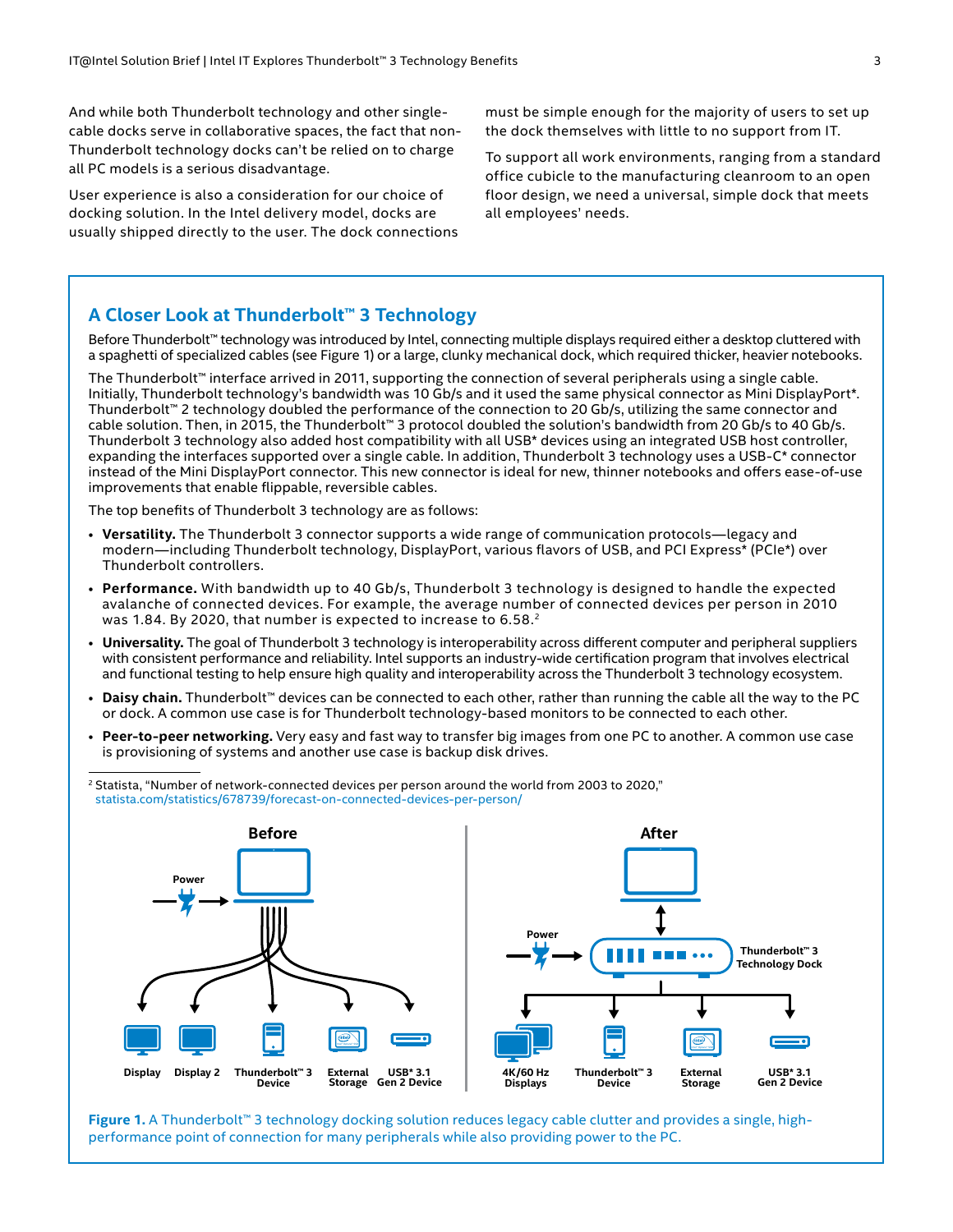## **Thunderbolt™ 3 Technology: Our Testing and Results**

To meet our needs for a common, universal, and simple docking solution, Intel IT has been working to confirm that Thunderbolt 3 technology delivers benefits across three areas:

- **The path to simplification.** Thunderbolt 3 technology will allow us to reduce the total number of different dock models in the environment. As a result, we will have fewer sub-populations of docking solutions to maintain and validate, reducing TCO.
- **Support for free address use cases.** Intel is committed to creating a modern working environment, and Intel IT has an important role to play in supporting these efforts. Thunderbolt 3 technology is one of only a few solutions that will work for this use case in our environment, as well as working for other use cases, such as stations needing to support 4K/60 Hz displays. Moreover, the Thunderbolt 3 technology docks are easy for users to set up.
- **Future-readiness.** Thunderbolt 3 technology will scale beyond what it does today and brings some very interesting new use cases into reality. For example, the possibility of added graphics capability with an external graphics unit could give users a lighter PC for remote use but provide added graphics power when docked. In this case, the weight of the PC could go from six pounds to just three or four pounds. This could both improve the user experience and lower costs. Thunderbolt technology can also be used to support dual 4K/60 Hz monitors (unlike USB-C docks). While the majority of Intel employees do not currently use 4K monitors, it is highly possible that as monitors are refreshed, new monitors may be 4K and will require Thunderbolt technology's high bandwidth.

Typically, when we introduce new technology into our environment, we perform market evaluation, followed by lab testing by our engineers. Then, if the testing goes well, we conduct one or more proofs of concept (PoCs), followed by production deployment. This is the general process we followed when making Thunderbolt 3 technology our planof-record docking solution.

#### **Lab Testing and Early PoC**

IT engineers configured our prototype docks with two- and three-display laptop configurations, complete with attached keyboard, mouse, and audio to mimic what we commonly see at Intel employees' desks. We emphasized the element of *repeatability* at this stage. Could we remove notebooks and return them, over and over, and realize identical user experiences? Across all lab tests, we experienced no significant issues with performance or repeatability.

Next, we performed limited beta testing across a 25-user sample base working in real-world office conditions. Generally, we and the users were pleased. However, we learned an important lesson: drivers matter. Some of the 25 testers used relatively old laptops from various OEMs. On one hand, this proved that our docks worked with various systems—even non-Windows-based PCs. On the other hand, outdated drivers and firmware did cause some functionality issues. Updating drivers and firmware remedied the problems, but this indicated a possible need for preemptive updating by IT before broad dock deployment.

#### **Wider Adoption**

Following our 25-user test, we rolled out Thunderbolt 3 technology docks (produced by an OEM that designed its products to our reference design specifications) to a wider audience of several hundred. After weeks of regular use, we conducted a survey. As we'd hoped, the majority of the responses were positive and yielded comments such as these:

- "Better monitor support—full high-definition and 4K external on dual displays—whereas my old dock was just high-definition external. Fewer crashes by far. Fewer USB and audio problems."
- "More stable, didn't experience any blue screens or hangs on dock/undock compared to other OEM dock."
- "My OEM dock would have complete loss of devices network and display drop out at least once a day. Efforts to update every driver and uninstall/re-install many programs were in vain. This new dock completely fixed the issue. I hate to give it back because it works better than my OEM dock."
- "I really like that I can finally drive three screens and power with just a single Thunderbolt technology dock."
- "Better connectivity, especially with display ports, which I need to support IT monitors."

Not surprisingly, the driver and firmware concerns encountered in the 25-user tests remained. Some users were unable to interact with some peripherals, slow system response, or other erratic behavior. Again, driver and firmware updates corrected most of these issues.

"I really like that I can finally drive three screens and power with just a single Thunderbolt technology dock."